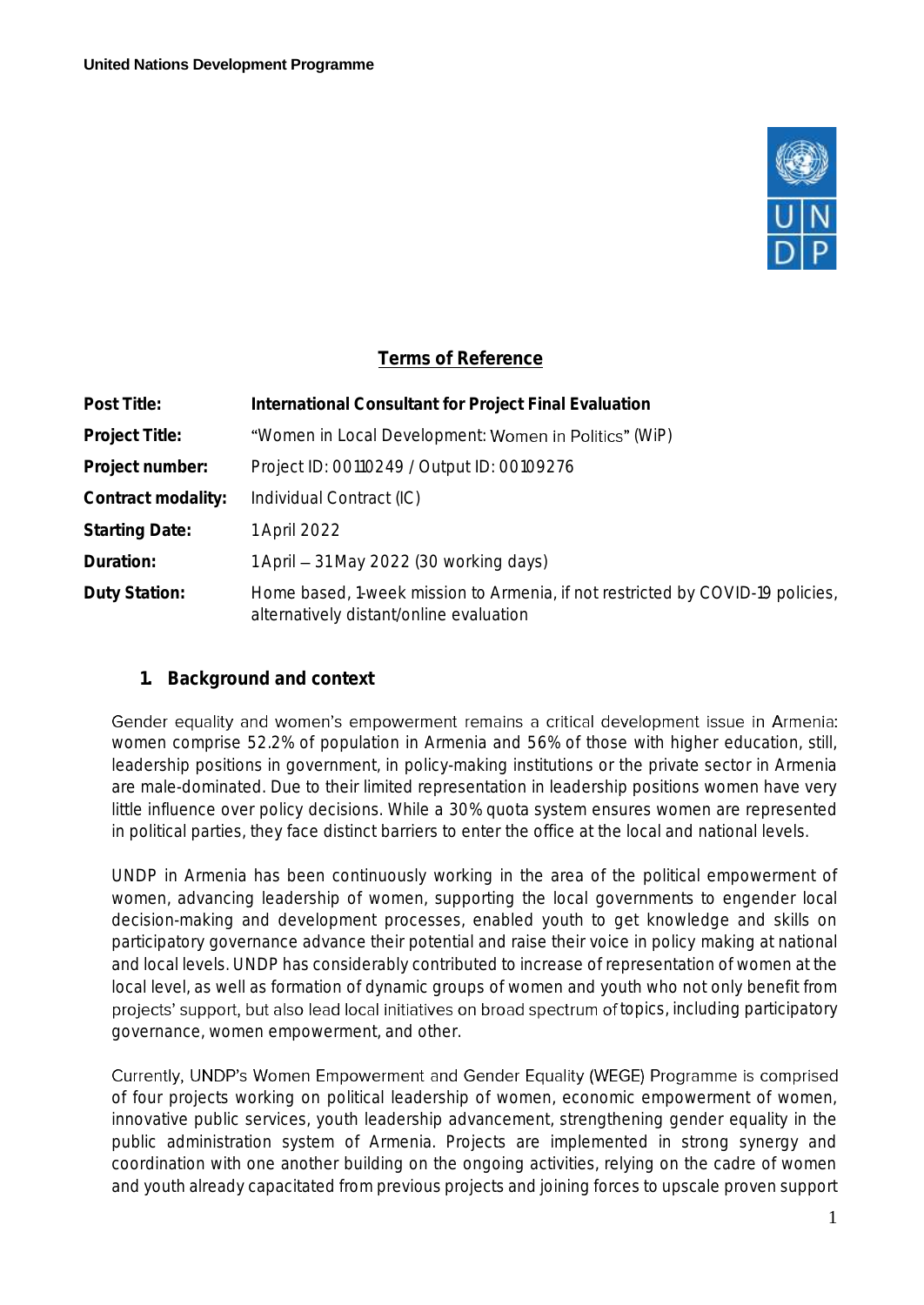schemes countrywide. UNDP enjoys broad partnerships among national government, regional and local authorities, donor and international community, civil society organizations, media and other stakeholders.

One of the above-mentioned projects is "Women in Local Development: Women in Politics" (hereinafter WiP), implemented by UNDP in Armenia with financial support from UK Good Governance Fund (UK GGF), in partnership with the Ministry of Territorial Administration and Infrastructure of the Republic of Armenia (MTAI) and OxYGen Foundation. The overarching goal of the project is to contribute to enhanced political participation of women, with specific focus on increased representation and participation of women, including young women, in community development processes.

The project objectives:

- a) Research on policy gaps and perceptions for women's political participation;
- b) Women empowerment through leadership schools, pre- and post-electoral support, setting female-led integrity islands, etc.;
- c) Strengthening the role of political parties for inclusiveness and gender equality;
- d) Facilitation of bottom-up policy dialogue and networking events;
- e) Advancing public discourse, awareness raising and advocacy campaigns on gender equality;
- f) Advancing youth leadership though upscale of UNDP's "I AM the Community" youth leadership model, and engaging youth in community democratization and development processes.

A mid-term evaluation covering the period from the project's start in November 2018 up to November 2020 was conducted in October-December 2020.

Currently, UNDP Armenia seeks a qualified International Consultant (hereinafter "the Evaluator") to conduct Final Evaluation of the "Women in Politics" project and present the findings and recommendations in the evaluation report.

Basic project information in a table format:

| Project title                                                | "Women in Local Development: Women in Politics" (WiP)                                                                                                                                                                         |
|--------------------------------------------------------------|-------------------------------------------------------------------------------------------------------------------------------------------------------------------------------------------------------------------------------|
| Atlas ID                                                     | Project ID: 00110249 / Output ID: 00109276                                                                                                                                                                                    |
| <b>UNSDCF 2021-2025 Outcome 8</b><br>CPD 2021-2025 Outcome 3 | All persons benefit from gender equality and equal<br>opportunities to realize their human rights; fulfil their<br>economic, political, and social potential; and contribute to<br>the sustainable development of the country |
| Strategic Plan 2018-2021                                     | 1.6.1 Country-led measures accelerated to advance gender<br>equality and women's empowerment                                                                                                                                  |
| 2016-2020 UNDAF Outcome 3                                    | By 2020, Armenia has achieved greater progress reducing<br>gender inequality and women are more empowered and<br>less likely to suffer domestic violence                                                                      |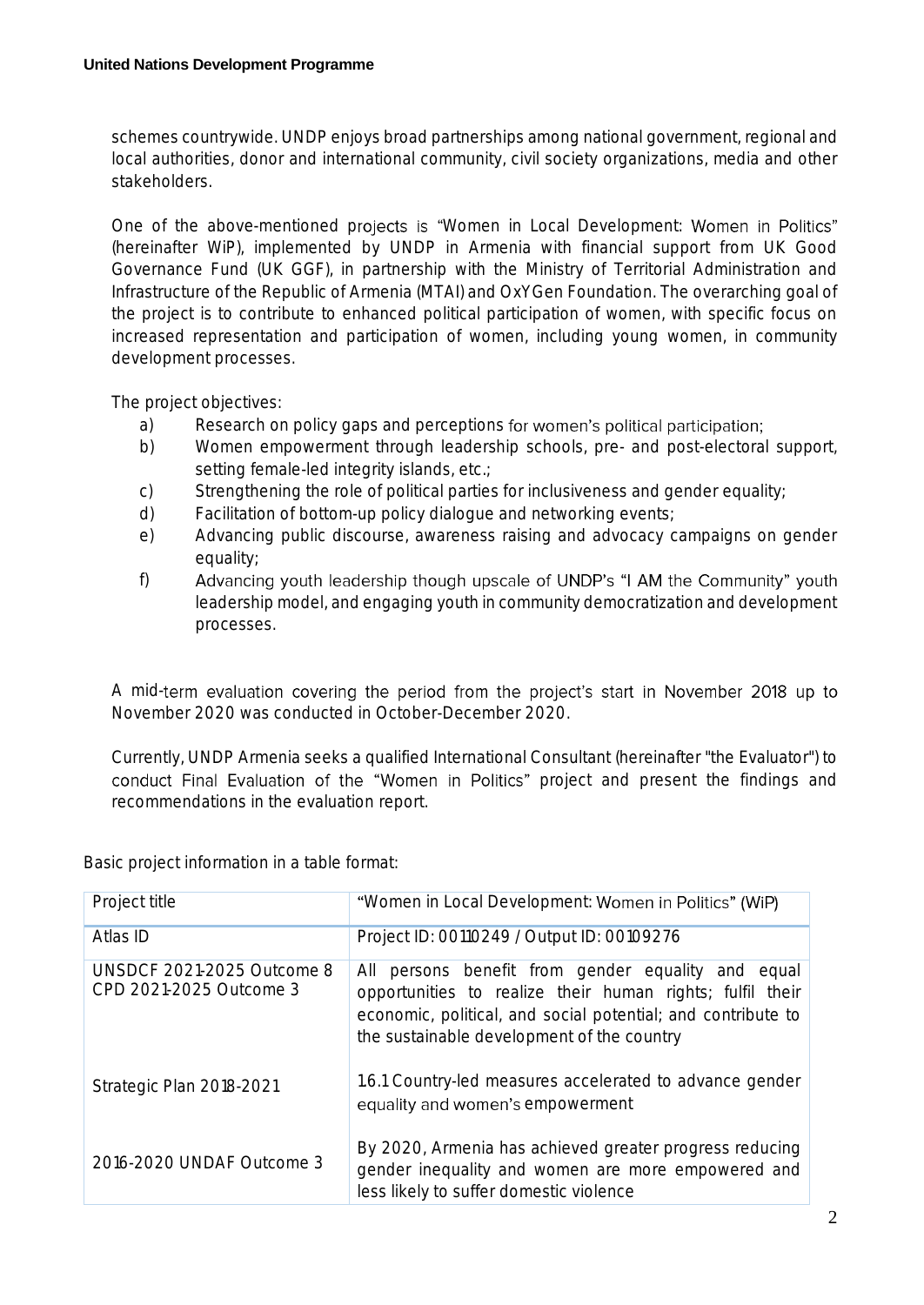| <b>UNDP</b><br>Country<br>2016-2020<br>Programme Action Plan Outcome<br>$3(12)$ . | By 2020, Armenia has achieved greater progress in<br>reducing gender inequality, and gender-based violence and<br>in promoting women's empowerment                                                                                              |                                                         |  |
|-----------------------------------------------------------------------------------|-------------------------------------------------------------------------------------------------------------------------------------------------------------------------------------------------------------------------------------------------|---------------------------------------------------------|--|
| 2016-2020<br><b>UNDP</b><br>Country<br>Programme Action Plan Output<br>3.1:       | decision-making                                                                                                                                                                                                                                 | Measures in place to increased women's participation in |  |
| SDG <sub>5</sub>                                                                  | Achieve gender equality and empower all women and girls.<br>Target 5.5: Ensuring women's full and effective participation<br>and equal opportunities for leadership at all levels of<br>decision-making in political, economic, and public life |                                                         |  |
| Gender marker                                                                     | GEN <sub>3</sub>                                                                                                                                                                                                                                |                                                         |  |
| Country                                                                           | Armenia                                                                                                                                                                                                                                         |                                                         |  |
| Region                                                                            | UNDP Regional Bureau for Europe and the CIS                                                                                                                                                                                                     |                                                         |  |
| Date project document signed                                                      | 2018                                                                                                                                                                                                                                            |                                                         |  |
| <b>Project Dates</b>                                                              | <b>Start</b><br>November 2018                                                                                                                                                                                                                   | Planned End<br>March 2022                               |  |
| Project<br>budget<br>(resources<br>required)                                      | USD 1,615,074                                                                                                                                                                                                                                   |                                                         |  |
| budget<br>Project<br>(resources<br>allocated)                                     | USD 1,615,074                                                                                                                                                                                                                                   |                                                         |  |
| Project expenditure at the time of<br>evaluation                                  | USD 1,515,718 (February 2022)                                                                                                                                                                                                                   |                                                         |  |
| Funding source                                                                    | <b>UK Good Governance Fund</b>                                                                                                                                                                                                                  |                                                         |  |
| Implementing Partner                                                              | Ministry of Territorial Administration and Infrastructure                                                                                                                                                                                       |                                                         |  |
| Responsible Party                                                                 | OxYGen Foundation                                                                                                                                                                                                                               |                                                         |  |

### **2. Objectives and scope of work**

The overall objective of the final evaluation assignment is to assess the relevance of the project interventions and the progress made towards achieving its planned objectives, effectiveness, efficiency as well as, the impact and sustainability of interventions within the "Women in Politics" project. The evaluation results will be used by the UNDP, UK GGF, implementing partners and other stakeholders when planning further interventions in the areas of women empowerment and women's political participation in Armenia.

The evaluation findings will be used by:

- UNDP for the design and implementation of projects aimed at further enhancing political participation of women, increasing representation and participation of women, including young generation, in community development processes and building social cohesion in Armenia's communities.
- Donor partner(s) to learn on project results and plan strategic development cooperation, including with UNDP.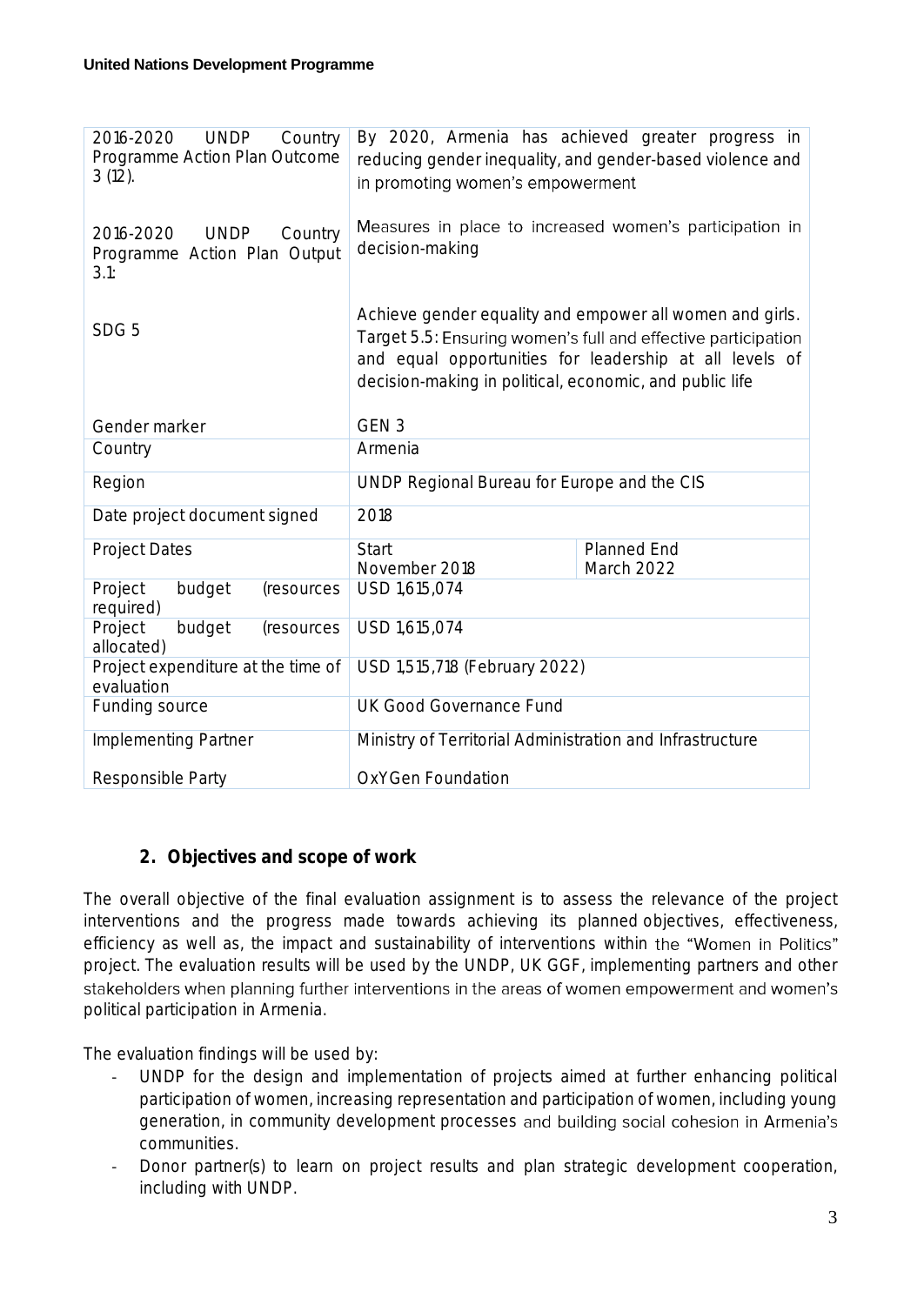Project stakeholders and other partners for further strategic interventions in the field of women's political participation.

The geography of the evaluation will cover 450 non-consolidated communities of Armenia where the project was implemented. A significant number of the mentioned communities were enlarged in 2021 within the framework of Administrative and Territorial Reform led by MTAI.

The evaluation will focus on direct and indirect beneficiaries of the project, specifically women, young people aged 18-30, high school students aged 15-18, municipalities, local councils, political parties, partner media outlets, as well as other stakeholders/partners.

The evaluation will be conducted in consultation with the project team and key partners such as OxYGen Foundation, the Ministry of Territorial Administration and Infrastructure and UK Embassy. The evaluation will study the project's results framework, project document, other materials produced during the project implementation. The finding and conclusions will be triangulated through key informant interviews, focus group discussions with the main stakeholders, members of the beneficiary groups in selected communities and other means and sources of information.

Interviews will be organized/held online in case the travel to Armenia will be impossible in view of the COVID-19 or other restrictions. Findings of the evaluation will be shared with implementing partners, stakeholders, and the donor organization UK GGF.

# **3. Evaluation criteria and key guiding questions**

All project related documents and materials will be thoroughly reviewed in the Inception phase by the Evaluator to finalize the evaluation design with a clear Evaluation Matrix, a clear logic and workplan of the evaluation, which shall be agreed by all parties. Five core OECD DAC evaluation criteria, namely the relevance, effectiveness, efficiency, as well as sustainability and impact (to the extent possible) will be analysed. Key evaluation questions will include, but not limited to the following:

### **Relevance**

- Are the project activities/components relevant to the actual/defined needs of the beneficiaries? Were the objectives clear and feasible? How do the main components of the project contribute to the planned objectives and are logically interlinked?
- Is the project in line with the current priorities of the country? Is the Government committed to the project? How is the project aligned with and supports the national, regional and community strategies/plans?
- Has the project involved relevant stakeholders through consultative processes or informationsharing during its preparation phase? Was the needs assessment/analysis on women's political participation carried out at the beginning of the project reflecting the various needs of different stakeholders? Are these needs still relevant? Have there any new, more relevant needs emerged that the project should address?
- How Project adjusted to COVID-19 and post-war conflict context with activities and mode of operation?

# **Effectiveness**

• How effective has the project been in establishing ownership by the stakeholders? How has the project encouraged ownership on behalf of the beneficiaries for learning and applying the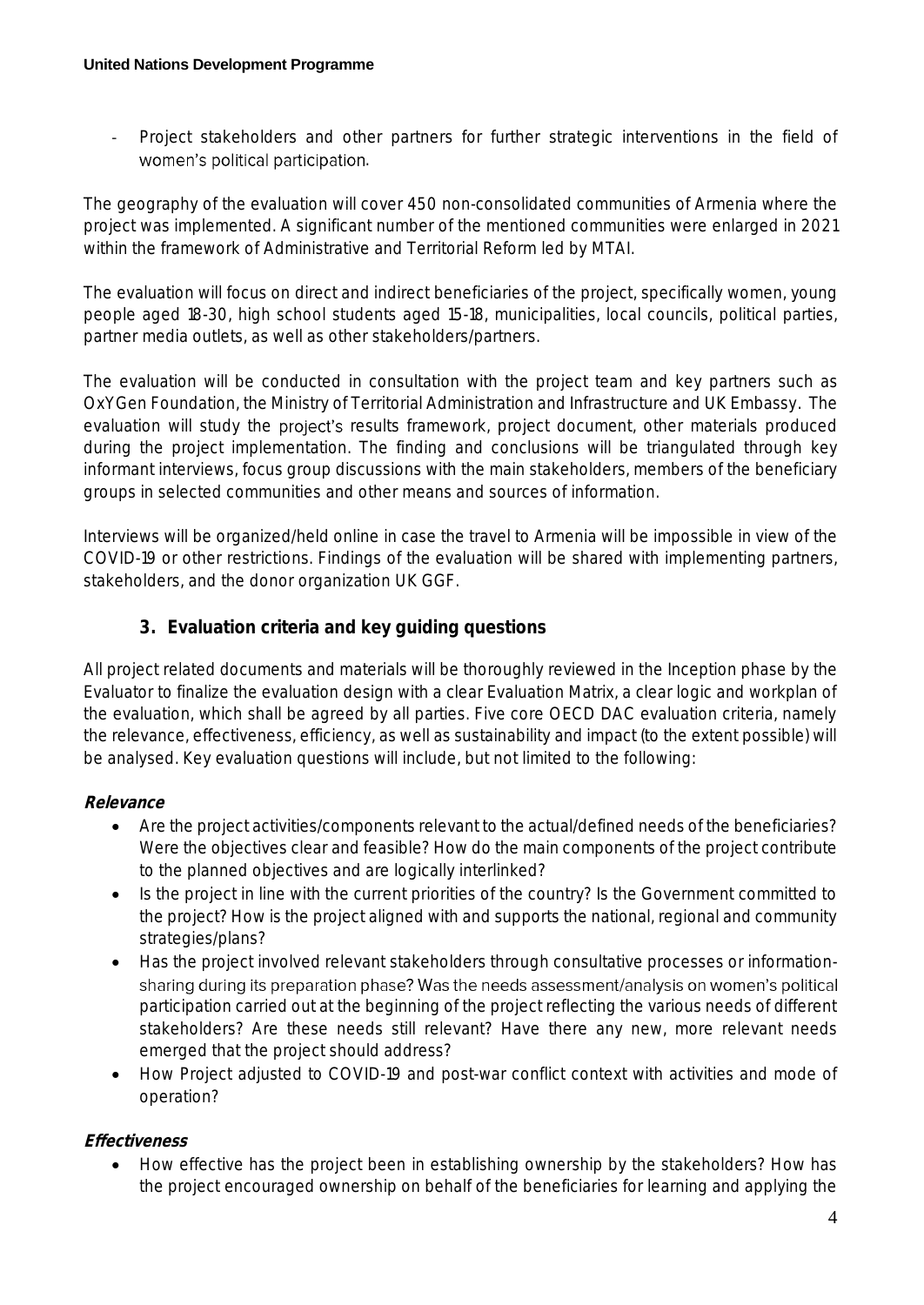newly acquired knowledge and skills in practice? Can the project management and implementation be considered as participatory?

- Has the project made sufficient progress towards its planned objectives/outcomes/outputs? What are the key achievements, challenges and implementation lessons? How can these be applied to other similar projects?
- To what extent has the online capacity building work been effective and did it serve its purpose?

# **Efficiency**

- To what extent has the UNDP made good use of the human, financial and technical resources, and has used an appropriate combination of tools and approaches to pursue the achievement of project results in a cost-effective manner?
- Was there a clear distribution of roles and responsibilities of key actors involved?
- To what extent did the project capitalize on other complementary initiatives to the project to reinforce the results of the project?
- Have project funds and activities been delivered in a timely manner? If not, what were the bottlenecks encountered? To what extent are the activities and achieved results cost-efficient?

## **Sustainability (to the extent possible)**

- To what extent and how has the project been able to support the government and beneficiary communities in developing capacities and establishing mechanisms to ensure ownership and the durability of effects under the ongoing government reforms initiatives?
- What are the possible sustainability prerequisites for each of the project components? What are the hindering factors for ensuring the sustainability of project outcomes beyond the project lifecycle?
- To what extent has the programme built political momentum with local stakeholders around its outcomes and outputs/activities? And to what extent will initiatives be continued by local stakeholders with their political and financial backing?

### **Impact (to the extent possible)**

- Has the project contributed or is likely to contribute to long-term political or social changes for individuals, communities and institutions in achieving the SDG agenda?
- To what extent has the project achieved its overarching goal of contributing to enhanced political participation of women and youth in community development processes?
- Has the project had any intended or unintended secondary effect throughout the implementation?
- To what extent has the programme delivered behavioural change and changes to social norms around women's political participation?

# **Cross-cutting issues**

**Institutional development and capacity building**

- To what extend did the Project contribute to the institutional building of various new mechanisms and tools?
- To what extent did stakeholders enhance their capacities on addressing cross-cutting topics?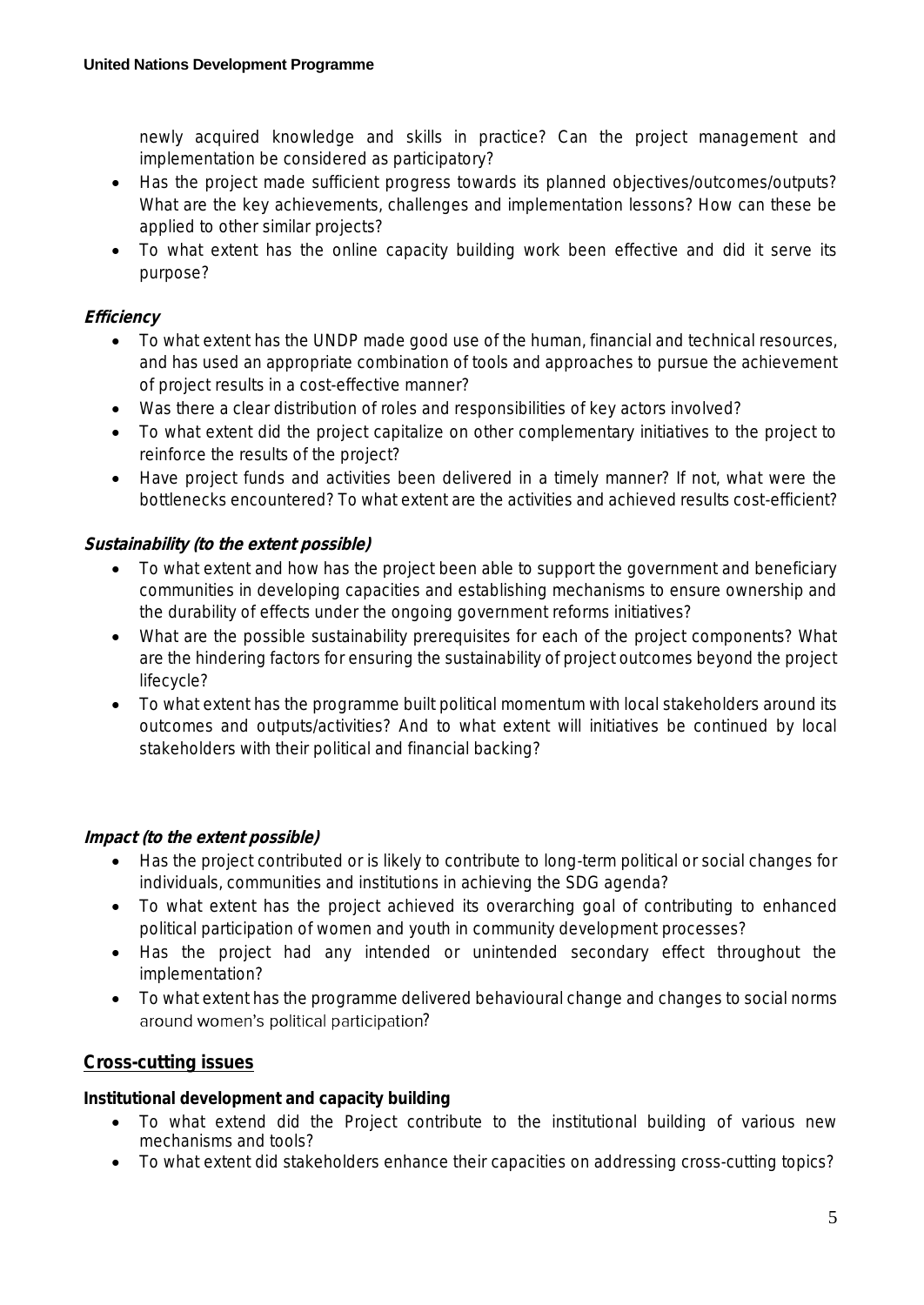**Participatory deliberation**

- To what extent are the participatory themes integrated into the Project's activities? •
- To what extend did the Project contribute to raising the dialogue culture and public participation in the lives of communities?

**Innovation**

• To what extent has the Project contributed to innovative approaches in community initiatives aimed to strengthen dialogue between civil society and local authorities as well as democratic governance?

**Human rights, leaving no one behind**

- To what extent have disadvantaged/marginalized groups such as poor, persons with disabilities, etc. had access to and benefited from the project?
- How were vulnerable groups (including people with disabilities) involved in the project? Have any vulnerable groups been inadvertently excluded of the opportunity to benefit from project activities (during online or offline work)?

Please note that specific questions are expected to be included in the inception report. The Evaluator will finalize the specific questions to be used in coordination with UNDP.

## **4. Evaluation methodology**

The evaluation methodology will be guided by the Norms and Standards of the United Nations Evaluation Group (UNEG). The evaluation will be conducted in a participatory manner: representatives of the key stakeholders, including communities, line ministries, NGOs, beneficiary women and youth, donor community, etc. will be involved in the evaluation as key informants.

In this evaluation mixed method approach will be applied by combining qualitative and quantitative components to ensure complementarity. The analysis will be built on triangulating information collected from different stakeholders (project staff, project partners, stakeholders and beneficiaries) through different methods including secondary data and documentation review and primary data. It should critically examine the information gathered from the various sources and synthesize the information in an objective manner. If contradictory information is obtained from different stakeholders, an effort should be made to understand the reasons for such information, including any gender-based factors and differences.

The Evaluator will review the following documents before conducting any interviews: project documentation, progress and other reports, work plans, monitoring data, workshop reports, country data, policies, legal documents, mid-term evaluation report, etc.

Preliminary suggestions for data collection methods:

- Desk review including review of analysis of existing documents, legal and policy frameworks (RA Gender Policy Strategic Programme and Action Plan 2019-2030; the Strategy and Action Plan for the Implementation of Gender Policy 2019-2023; The Law of the RA on Local Self-Governance; The Electoral Code of the RA, The Law on Political Parties of the RA, European Charter of Local Self-Government, UN 2030 Agenda for Sustainable Development and other).
- Review of mid-term Evaluation Report, monitoring and evaluation reports, available reports and analysis generated through the project.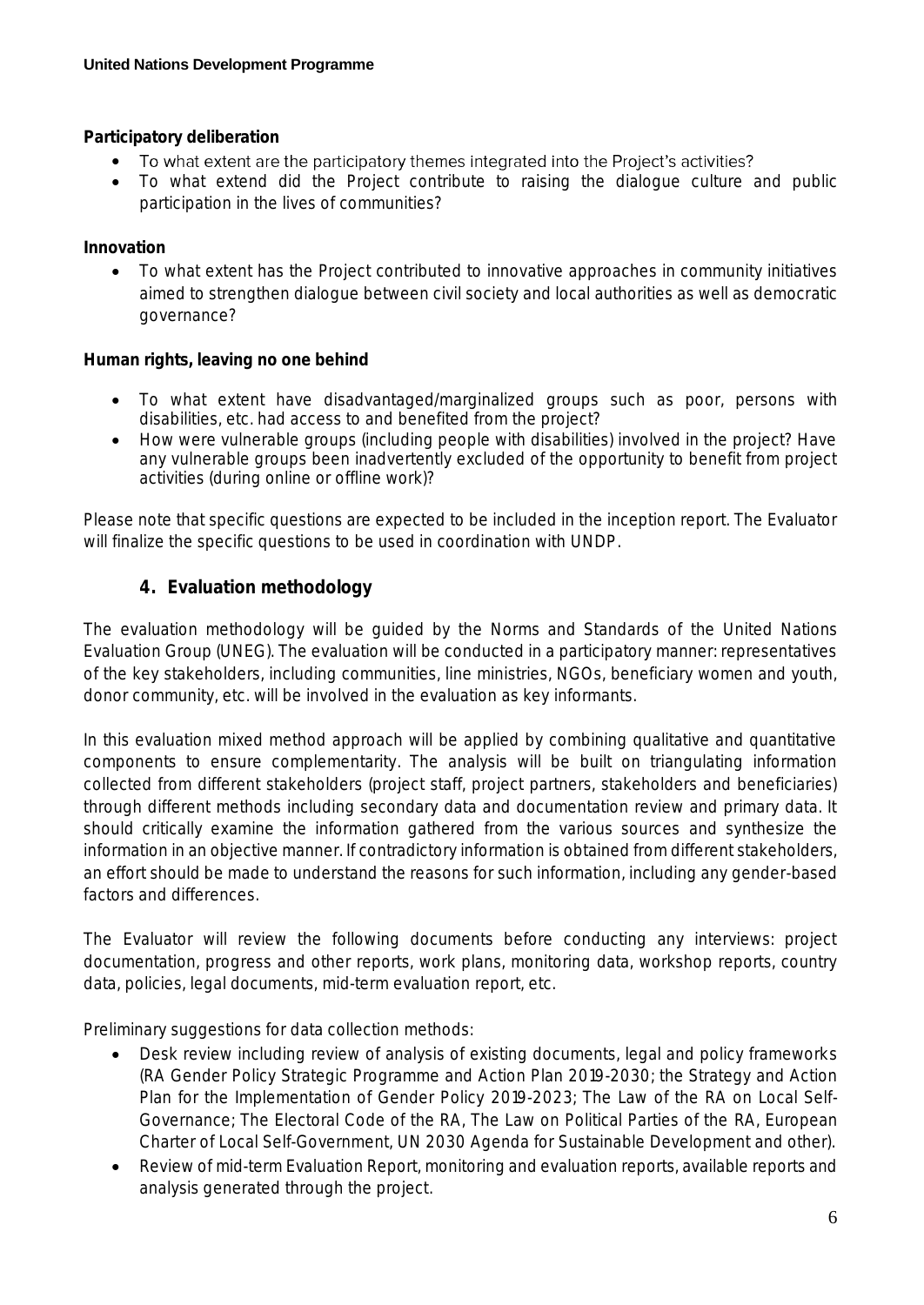- Key informant interviews with beneficiaries, duty-bearers and policy makers, community focal points, partner organizations.
- Expert interviews with project implementing agencies.
- Focus group discussions with beneficiaries.

Because of COVID-19 restrictions, interviews and focus group discussions may be conducted online to ensure no risk for Evaluator and interviewees.

The independent Evaluator will identify key stakeholders/informants (including but not limited to project implementers, decision makers, direct and indirect beneficiaries, etc.), and appropriate data collection methods for each informant category (such as semi-structured or in-depth interviews, expert interviews, focus groups), in close coordination with the project team.

A combination of these methods should be proposed by the independent Evaluator in the detailed evaluation methodology.

In close cooperation with the project team, the Evaluator will also be responsible for the development of appropriate instruments, including questionnaires, interview and focus group guides, for each of the methods selected. All materials should be gender-sensitive in language and presentation, as well as shall take into consideration human rights and equity angles.

A major limitation to the evaluation will be in some cases impossibility of face-to-face interviews due to COVID-19 restricting measures, and/or travel restriction due to security / other concerns in border areas. Thus, data will be obtained mostly through online means and digital tools, ensuring the respective guidelines.

- **5. Evaluation products (key deliverables)**
- 1. **Evaluation Workplans and Inception Report:** Evaluation methodology, including (online) data collection tools/questionnaires, list of beneficiaries and stakeholders to be interviewed, interview schedules and reports.
- 2. **Draft Evaluation Report:** After the field activities (online interviews) conducted, the Evaluator will submit a draft evaluation report of WiP, highlighting achievements, constraints, lessons learnt as well as recommendations.
- 3. **Final Evaluation Report:** Evaluation report (minimum 30 pages, but not exceeding 50 pages, plus annexes - see details in section 12 on UNDP Guidelines on Structure of the Evaluation Report) in English, presenting up to five strategic recommendations. Evaluation report shall be in line with the UN Evaluation Group standard 4.9. It shall be evidence-based, presenting the Project's progress vis-à-vis the Results Framework, based on triangulated data, findings and recommendations on further strategic interventions in the area, etc.
- 4. Separate 1-2 pager summary brief with infographics summarizing the key findings of the evaluation for sharing with external audiences.
- 5. **Presentation of the Evaluation Report:** this will be delivered online to UNDP and other key stakeholders, providing the summary of the evaluation report findings.
- 6. Evaluation methodology, including the Evaluation Matrix, data collection tools/questionnaires, list of beneficiaries and stakeholders to be interviewed. Field mission plans and reports – outlined in an evaluation inception report.
- 7. Data collection and analysis and draft outline of the Evaluation Report.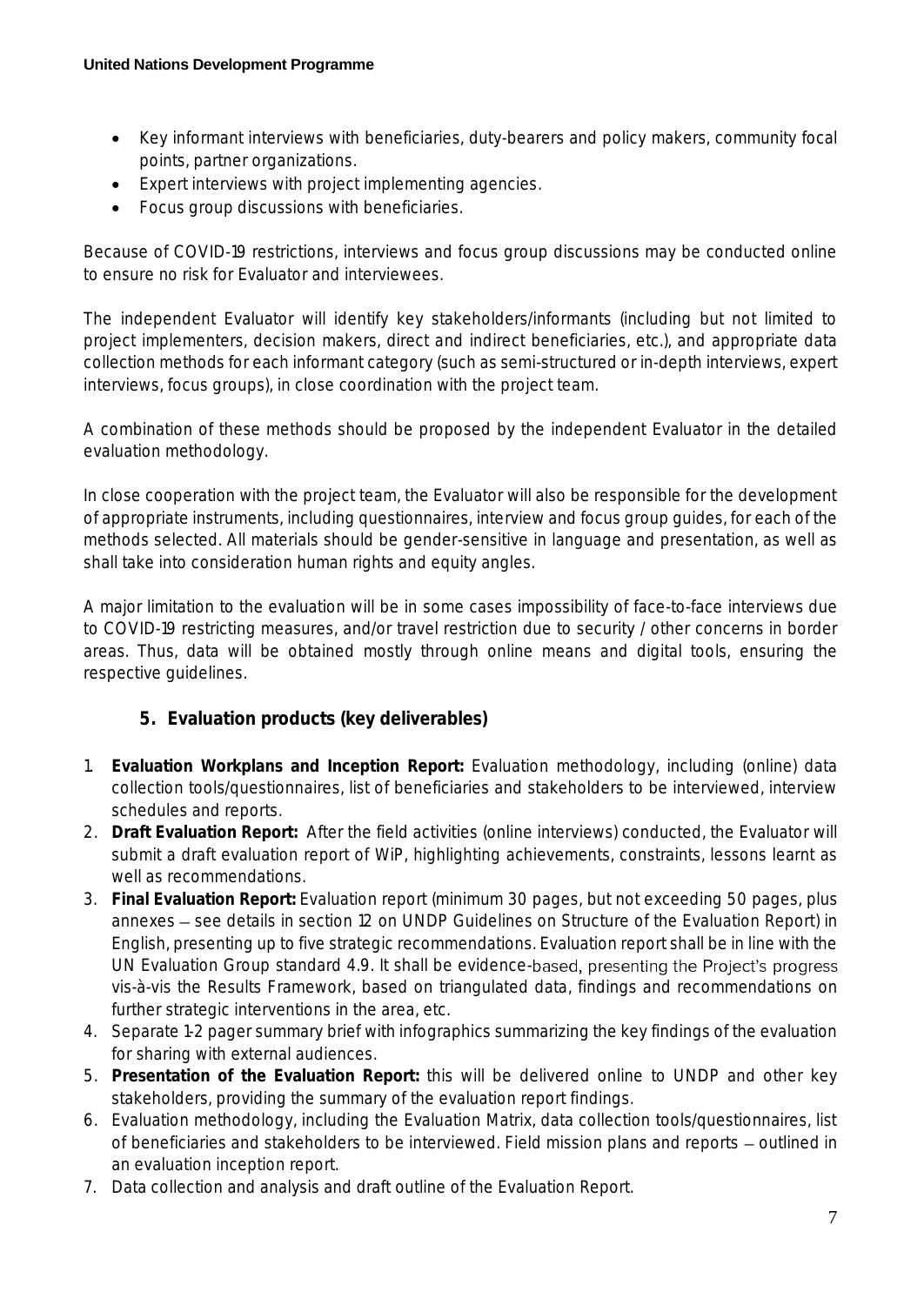#### **Related Evaluation Activities**

To achieve the objectives and produce the deliverables of the evaluation, the Evaluator will be expected to:

- 1. Contextualize WiP interventions.
- 2. Prepare Inception Report.
- 3. Conduct (online) meetings and interviews with stakeholders:
	- a. The UNDP team will brief the Evaluator and provide all necessary details and clarifications on the documents made available for the document review.
	- b. The Evaluator will have meetings and discussions with the project team, Gender Portfolio Manager, UNDP Senior Management such as Resident Representative and/or Deputy Resident Representative, other staff as relevant.
	- c. The Evaluator will meet with the project direct beneficiaries, project implementing partners, responsible party, civil society partners, relevant National Assembly representatives and government counterparts, etc to learn on their experiences with the project.
	- d. The Evaluator will meet with donor representatives and relevant development partners.
	- 4. Undertake consultations on draft report and recommendations following the submission of the initial findings and draft report with UNDP, to receive feedback for incorporation into the final report.
	- 5. Process audit trail reflecting any factual errors or other evidenced comments received from UNDP or coming from Project Board / Implementing Partner.
		- **6. Evaluation team composition, required competencies and skills for the Evaluator**

The evaluation team will be composed of International Consultant Evaluator and the National Evaluation Support Assistant, who will be hired to set up key informants and stakeholder interviews, arrange field visits (if applicable), provide other information, facilitation, and translation support to the Evaluator as necessary before and during the assignment period. The Evaluator and Evaluation Support Assistant cannot have participated in the Project preparation, formulation and/or implementation (including the writing of the Project document) and shall not have a conflict of interest with the Project's related activities.

**Required qualifications, competences, and skills for Evaluator**

### **Education:**

- Advanced university degree (MA and equivalent or higher) in development studies, social sciences, public administration or related field.

#### **Experience:**

- At least **10 years** of professional experience in programme/project development, implementation, monitoring and evaluation for the international organizations in democratization and local governance, community development, gender and youth.
- At least **7 years** of experience in managing and leading evaluation assignments for a range of major aid agencies or NGOs in particular evaluating community based, country wide or large donor programmes.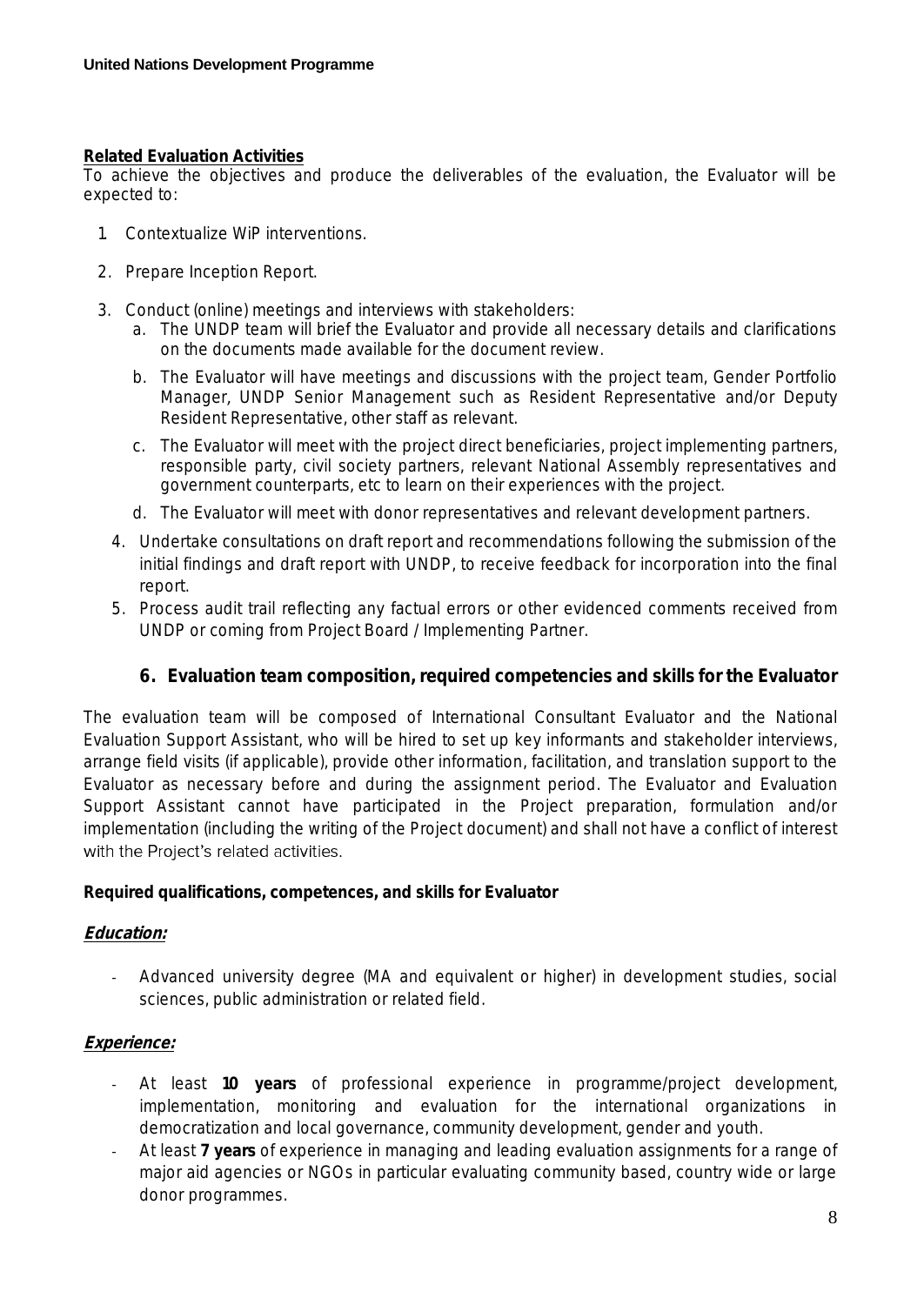- Proven experience in development and application of methodologies for evaluation and assessment, including tools and techniques.
- Proven experience of working in gender equality and community development projects/programmes.

#### **Languages:**

Fluency in English. Knowledge of Armenian or Russian is an asset.

#### **Competencies/Skills:**

- Broad knowledge of development issues and national policy and practice in local governance and community development processes, political participation, leadership schemes, etc.;
- Advanced knowledge of gender equality issues;
- Strong data collection, analysis;
- Substantive knowledge of concept and principles of local development and governance processes, as well as subject-matter international instruments;
- Strong analytical capacity and creative thinking;
- Proven capacity to write analytical reports;
- Strong planning skills and ability to respect deadlines;
- Excellent writing skills in English;
- **Excellent communication and oral presentation skills;**
- Excellent teamwork skills; ability to consult, involve and work with stakeholders of different backgrounds, points of view and interests;
- Demonstrated initiative, high sense of responsibility and discretion;
- High level of **integrity**, **professionalism, and respect for diversity**;
- Availability to travel as required.

### **7. Evaluation ethics**

This evaluation will be conducted in accordance with the principles outlined in the UNEG 'Ethical Guidelines for Evaluation'. The consultant must safeguard the rights and confidentiality of information providers, interviewees and stakeholders through measures to ensure compliance with legal and other relevant codes governing collection of data and reporting on data. The consultant must also ensure security of collected information before and after the evaluation and protocols to ensure anonymity and confidentiality of sources of information where that is expected. The information knowledge and data gathered in the evaluation process must also be solely used for the evaluation and not for other uses with the express authorization of UNDP and partner.

### **8. Implementation arrangements**

The principal responsibility for managing WiP final evaluation resides with the Commissioning Unit, which is UNDP Armenia Office. The Commissioning Unit will contract the Evaluator and ensure the timely payment in line with the TOR provisions.

UNDP Armenia Resident Representative is the Evaluation Commissioner (EC) of WiP final evaluation and the Results-Based Management Programme Analyst will act as the Evaluation Manager (EM). EC will be supported by EM in safeguarding the independence of the evaluation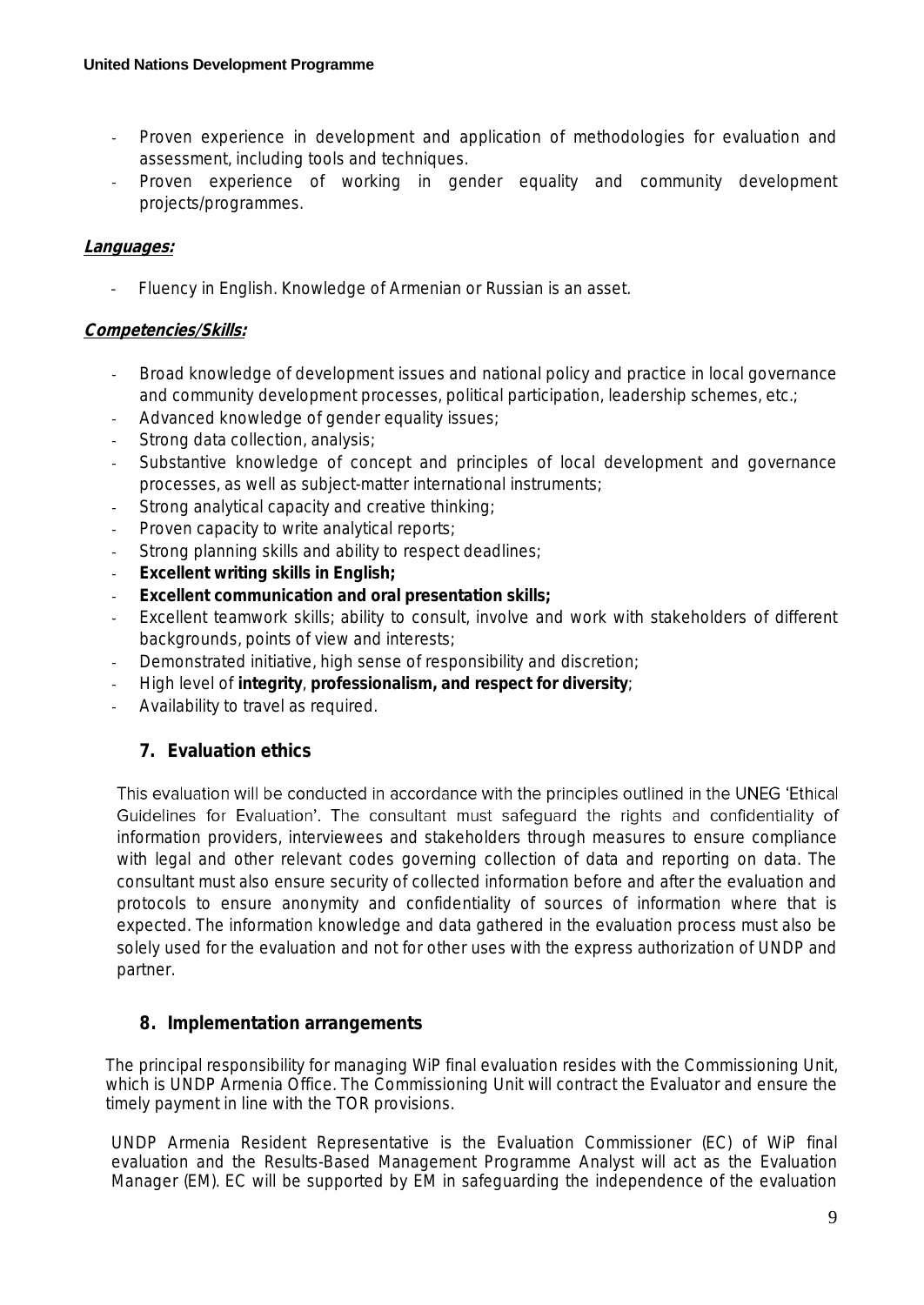exercise and ensuring production of quality evaluation in a timely manner. To ensure independence and impartiality, EM will serve as the focal person for this evaluation, ensuring that the evaluation is conducted as per the evaluation plan and in line with this ToR.

WiP Technical Task Leader, Gender Portfolio Manager, and the project team will provide information and necessary documents. As mentioned, the National Evaluation Support Assistant will be hired to set up stakeholder interviews, arrange field visits (if applicable), provide other information, facilitation and translation support to the Evaluator before and during the assignment period.

This TOR is the basis upon which the compliance with assignment requirements and overall quality of services provided by the Evaluator will be assessed by UNDP. Evaluator will steer the overall final review process and will be responsible for quality assurance and timely submission of the evaluation deliverables and the final report.

| Description                                                             | Timeline      |
|-------------------------------------------------------------------------|---------------|
| Inception Report: Evaluation methodology, including (online) data<br>1. | 11 April 2022 |
| collection tools/questionnaires, list of beneficiaries and stakeholders |               |
| to be interviewed; the action plan with the timeline and the interview  |               |
| schedules are finalized and agreed with the UNDP Evaluations            |               |
| manager and WiP Team                                                    |               |
| 2. Presentation of Initial Findings of the Evaluation                   | 30 April 2022 |
|                                                                         |               |
| First Draft Evaluation Report is submitted and accepted<br>3.           | 6 May 2022    |
| Final Draft Report is presented and accepted. Separate 1-2 pager<br>4.  | 20 May 2022   |
| summary brief with infographics summarizing the key findings of the     |               |
| evaluation for sharing with external audiences. Debriefing discussion   |               |
| is organized                                                            |               |
| 5. The Evaluation Report is Finalized based on the feedback of the      | 31 May 2022   |
| above-mentioned parties and audit trial                                 |               |

## **9. Time frame for the evaluation process**

\*N.B. UNDP reports are quality assessed by the UNDP Independent Evaluation Office (IEO). Details of the IEO's quality assessment of decentralized evaluations can be found in Section 6 of the UNDP Evaluation Guidelines - <http://web.undp.org/evaluation/guideline/section-6.shtml>

### **10. Payment Mode**

The payment instalments (Inception Report /Deliverable 1 – 30%; Final Report / Deliverables 2-7 – 70%) will be made upon satisfactory delivery and acceptance of the outputs / deliverables by the Commissioning Unit and Project Coordinator.

**11. Key Documents to review**